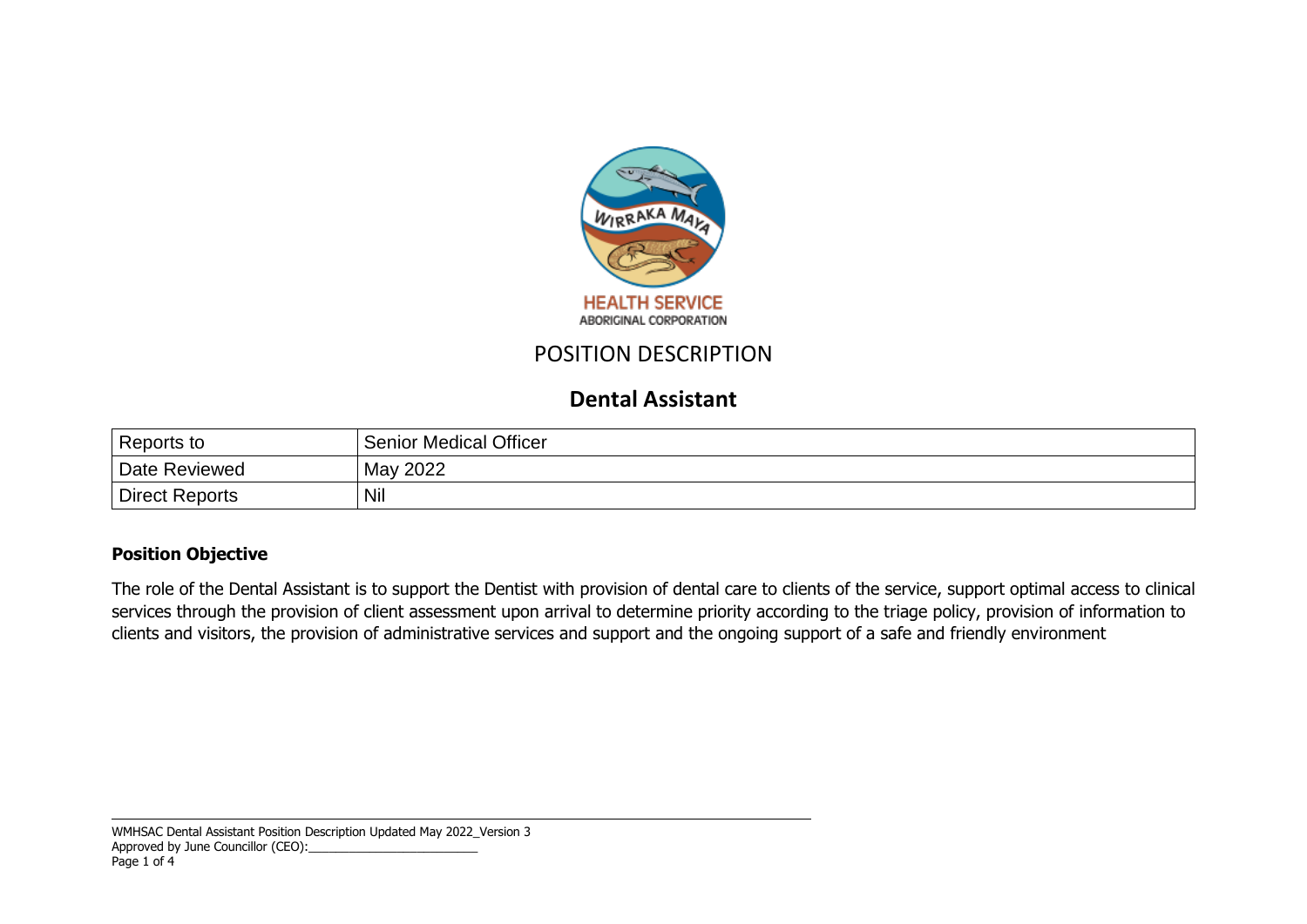## **1.** Position Responsibilities

| <b>Key Result Area (KRA)</b>       | <b>Key Performance Indicators (KPI)</b>                                                                                                                                                                                                                                                                                                                                                                                                                                                                                                                                                                                                                                                                                                                                                                                                                                                                                        | <b>Measures</b>                                                                                                                                                                                                                                                                                                                                                                                                                                                              |
|------------------------------------|--------------------------------------------------------------------------------------------------------------------------------------------------------------------------------------------------------------------------------------------------------------------------------------------------------------------------------------------------------------------------------------------------------------------------------------------------------------------------------------------------------------------------------------------------------------------------------------------------------------------------------------------------------------------------------------------------------------------------------------------------------------------------------------------------------------------------------------------------------------------------------------------------------------------------------|------------------------------------------------------------------------------------------------------------------------------------------------------------------------------------------------------------------------------------------------------------------------------------------------------------------------------------------------------------------------------------------------------------------------------------------------------------------------------|
| Dental Assistant duties            | Assist the Dentist with dental procedures;<br>Coordinate Instrument Sterilization in line with the infection<br>control principles and standards;<br>Maintain an accurate record of sterilised instruments for<br>auditing purposes;<br>Provide dental health education as directed;<br>Coordinate ordering of dental supplies and maintaining of<br>stock.                                                                                                                                                                                                                                                                                                                                                                                                                                                                                                                                                                    | Clinic care delivered to a high standard;<br>$\bullet$<br>Assistance provided to the Dentist;<br>Infection control principles maintained;<br>Health education provided;<br>Dental supplies maintained to required<br>level.                                                                                                                                                                                                                                                  |
| Administration/Reception<br>duties | Provide a welcoming and safe environment for clients and<br>visitors;<br>Manage the client wait list efficiently and consistent with<br>triaging policies;<br>Update patient biographies, emergency contacts, Medicare<br>and other relevant details on a regular basis;<br>Ensure transport is coordinate for clients needing transport<br>to attend the clinic;<br>Ensure that filing is performed accurately and in a timely<br>manner;<br>Archive client files consistent with the policies of the<br>organisation;<br>Ensure accurate scanning of medical documentation;<br>Ensure that all communications are dealt with professionally<br>and consistent with confidentiality policies and procedures;<br>Manage patient requests for medical records "transfer in" or<br>"transfer out" consistent with policies;<br>Attend to administrative duties in a timely and professional<br>manner as assigned by Management. | Nil substantiated complaints from<br>$\bullet$<br>clients;<br>Nil breaches of triaging policies;<br>Relevant patient biographies updated;<br>Transport arranged;<br>Filing is up to date;<br>Client files in line with organisational<br>policies;<br>Medical documentation scanning up to<br>date;<br>Nil breaches of confidentiality policies;<br>Patient records are maintained in line<br>with organisational policies;<br>Administrative duties completed.<br>$\bullet$ |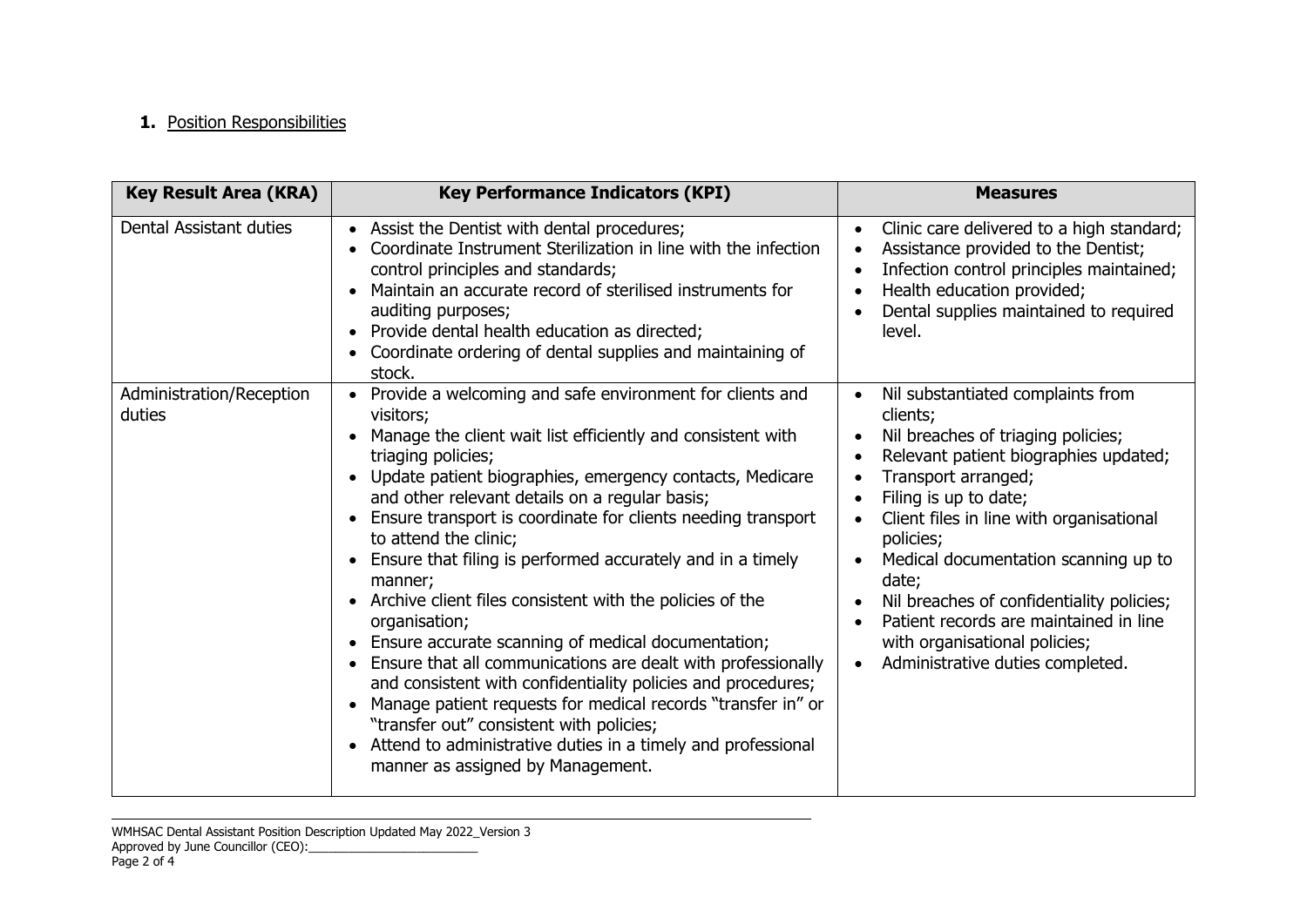| Infection control                             | Demonstrate leadership in maintaining infection control<br>principles at all times;<br>Adhere to all policies and procedures in regards to infection<br>control management.                                                                                                                                                                                                                                                                                                                          | Nil breaches of infection control policies<br>$\bullet$<br>and procedures.                                                                                                    |  |
|-----------------------------------------------|------------------------------------------------------------------------------------------------------------------------------------------------------------------------------------------------------------------------------------------------------------------------------------------------------------------------------------------------------------------------------------------------------------------------------------------------------------------------------------------------------|-------------------------------------------------------------------------------------------------------------------------------------------------------------------------------|--|
| Quality improvement<br>activities             | • Take a leadership role in continual quality improvement in<br>Quality improvement processes are in<br>the delivery of client services.<br>place and followed.<br>Ensure all standards are maintained consistent with<br>evidence based best practice standards as applicable to the<br>role.                                                                                                                                                                                                       |                                                                                                                                                                               |  |
| <b>Internal and External</b><br>Relationships | • Attend industry forums as a representative of WMHSAC;<br>Attend all training;<br>Participate in team meetings and all staff meetings;<br>Liaise with internal and external stakeholders where<br>appropriate.                                                                                                                                                                                                                                                                                      | Attendance at industry forums and<br>$\bullet$<br>training;<br>Team meetings and all staff meetings<br>attended;<br>Nil substantiated negative feedback<br>from stakeholders. |  |
| <b>Commitment to Values</b><br>and Behaviours | <b>Respect:</b> We treat everyone with courtesy and have regard<br>for their dignity;<br><b>Integrity:</b> We always act with honesty and are accountable<br>for our actions.<br>Leadership: We display and model positive influence<br>towards others.<br><b>Innovation:</b> We encourage new and better ways of doing<br>things.<br><b>Customer Focus:</b> Our Stakeholders are at the core of<br>everything we do.<br>• Teamwork: We develop relationships which enable us to<br>help one another | Nil substantiated complaints regarding<br>values and behaviours.                                                                                                              |  |
| Health and Safety                             | Ensures compliance with health and safety policies and<br>procedures which reduces risk, employee incidents and<br>injuries.                                                                                                                                                                                                                                                                                                                                                                         | Nil breaches of Health and Safety<br>$\bullet$<br>Policies and procedures.                                                                                                    |  |
| Other duties                                  | Other duties completed.<br>Other duties as required.<br>$\bullet$                                                                                                                                                                                                                                                                                                                                                                                                                                    |                                                                                                                                                                               |  |